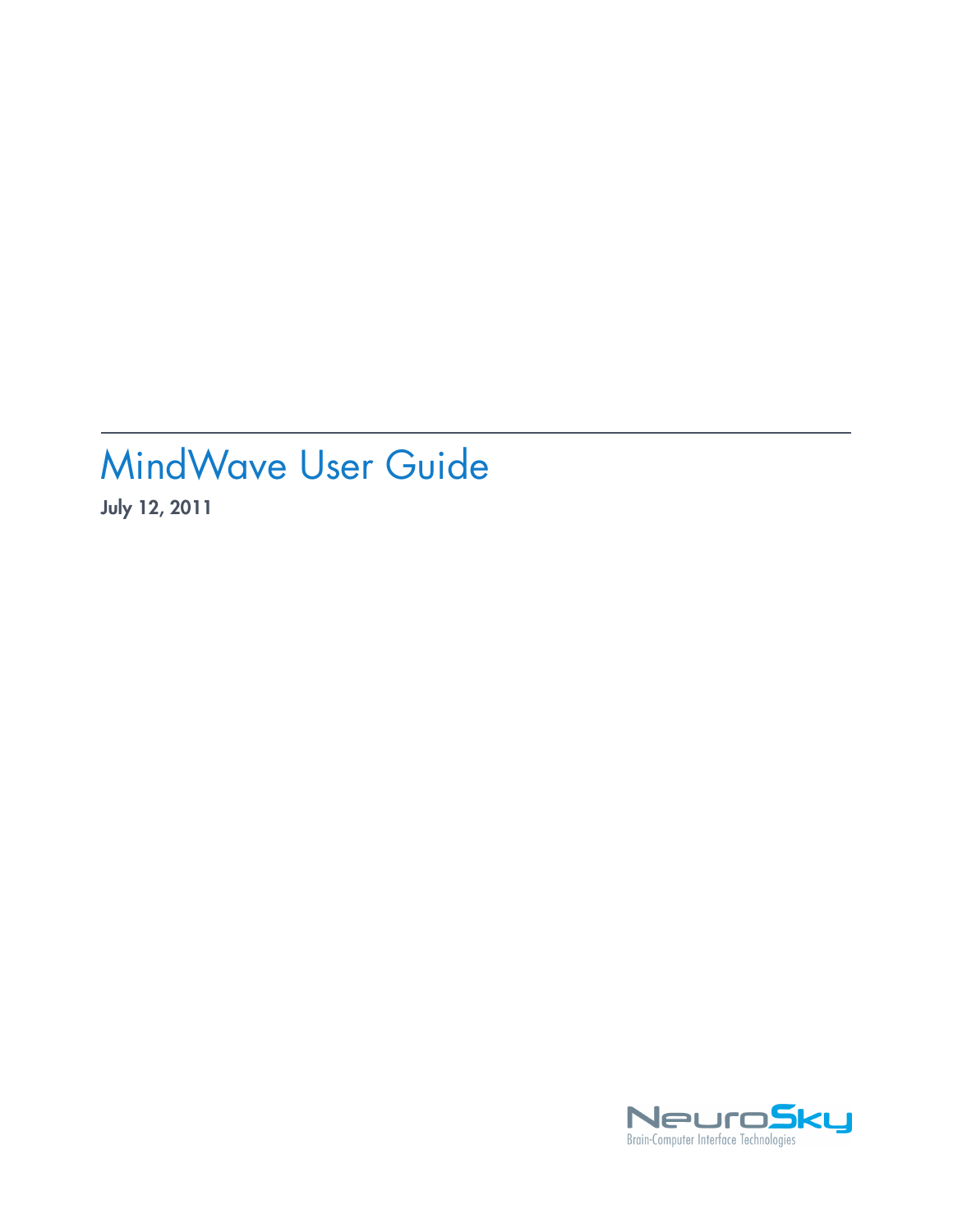The NeuroSky® product families consist of hardware and software components for simple integration of this biosensor technology into consumer and industrial end-applications. All products are designed and manufactured to meet consumer thresholds for quality, pricing, and feature sets. NeuroSky sets itself apart by providing building block component solutions that offer friendly synergies with related and complementary technological solutions.

**NOWARRANTIES: THE NEUROSKY PRODUCT FAMILIES AND RELATED DOCUMENTATION IS PROVIDED "AS IS" WITHOUT ANY EXPRESS OR IMPLIED WARRANTY OF ANY KIND INCLUDINGWARRANTIES OF MERCHANTABIL-ITY, NONINFRINGEMENT OF INTELLECTUAL PROPERTY, INCLUDING PATENTS, COPYRIGHTS OR OTHERWISE, OR FITNESS FOR ANY PARTICULAR PURPOSE. IN NO EVENT SHALL NEUROSKY OR ITS SUPPLIERS BE LIABLE FOR ANY DAMAGESWHATSOEVER (INCLUDING,WITHOUT LIMITATION, DAMAGES FOR LOSS OF PROFITS, BUSINESS INTERRUPTION, COST OF REPLACEMENT GOODS OR LOSS OF OR DAMAGE TO INFORMATION) ARISING OUT OF THE USE OF OR INABILITY TO USE THE NEUROSKY PRODUCTS OR DOCUMENTATION PROVIDED, EVEN IF NEUROSKY HAS BEEN ADVISED OF THE POSSIBIL-ITY OF SUCH DAMAGES. , SOME OF THE ABOVE LIMITATIONS MAY NOT APPLY TO YOU BECAUSE SOME JURISDIC-TIONS PROHIBIT THE EXCLUSION OR LIMITATION OF LIABILITY FOR CONSEQUENTIAL OR INCIDENTAL DAMAGES.**

**USAGE OF THE NEUROSKY PRODUCTS IS SUBJECT OF AN END-USER LICENSE AGREEMENT.**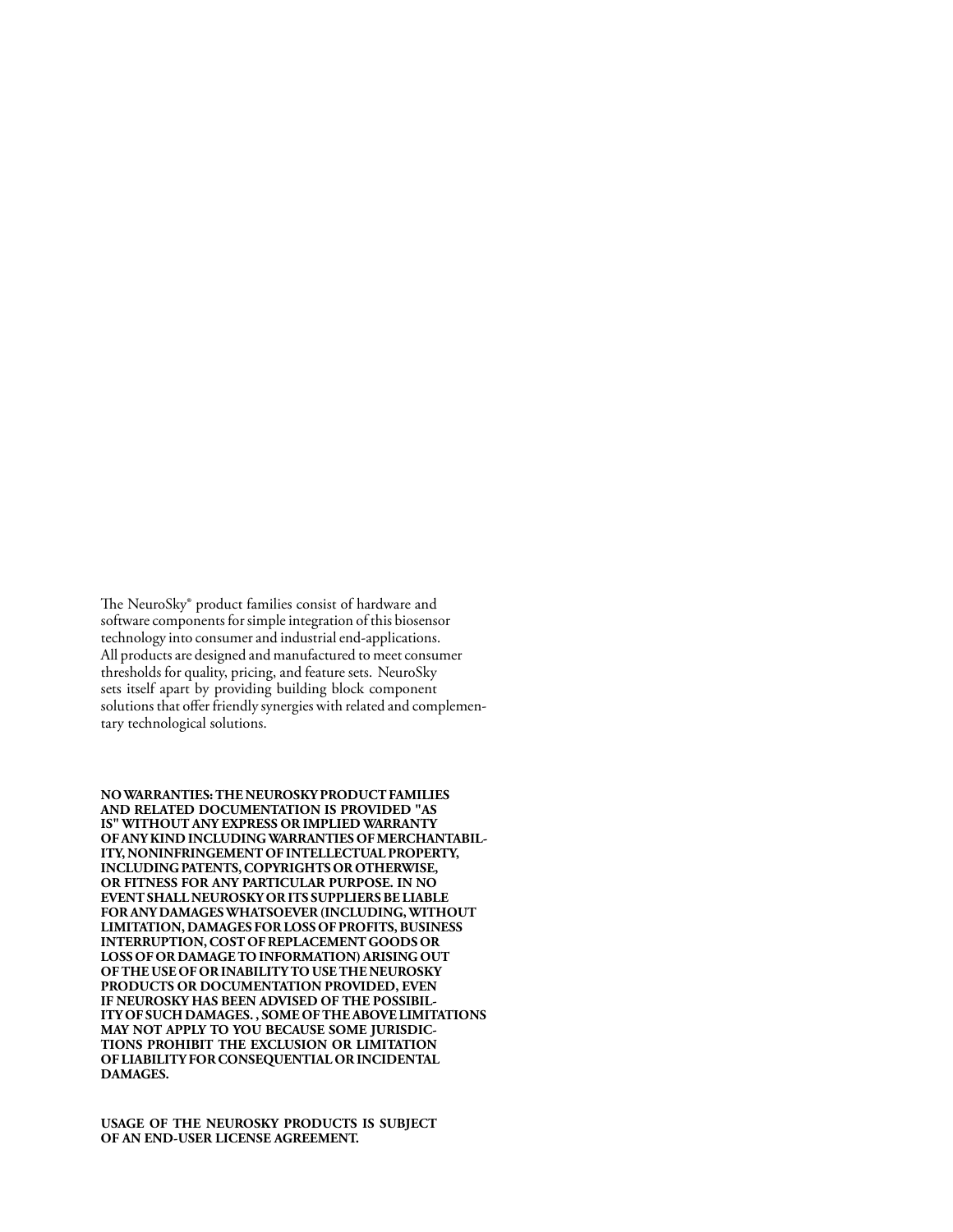# **Contents**

| <b>Introduction to the MindWave</b> | 4              |
|-------------------------------------|----------------|
|                                     | $\overline{4}$ |
|                                     | 5              |
| <b>Setting Up Your MindWave</b>     | 6              |
|                                     | 6              |
|                                     | 6              |
|                                     | 6              |
|                                     | 7              |
|                                     | 7              |
|                                     | 7              |
|                                     | 8              |
|                                     | 8              |
|                                     | 9              |
|                                     | 10             |
| <b>Using Your MindWave</b>          | 11             |
|                                     | 11             |
| <b>NeuroSky Technology Overview</b> | 13             |
|                                     | 13             |
|                                     | 13             |
|                                     | 13             |
|                                     | 14             |
|                                     | 14             |
|                                     | 15             |
|                                     | 15             |
| <b>Additional Products</b>          | 16             |
|                                     | 16             |
|                                     | 16             |
| <b>Maintenance</b>                  | 17             |
| <b>Troubleshooting and Support</b>  | 18             |
| <b>Safety and Regulations</b>       | 19             |
|                                     | 19             |
|                                     | 19             |
|                                     | 19             |
|                                     | 19             |
| NCC.                                | 19             |
|                                     |                |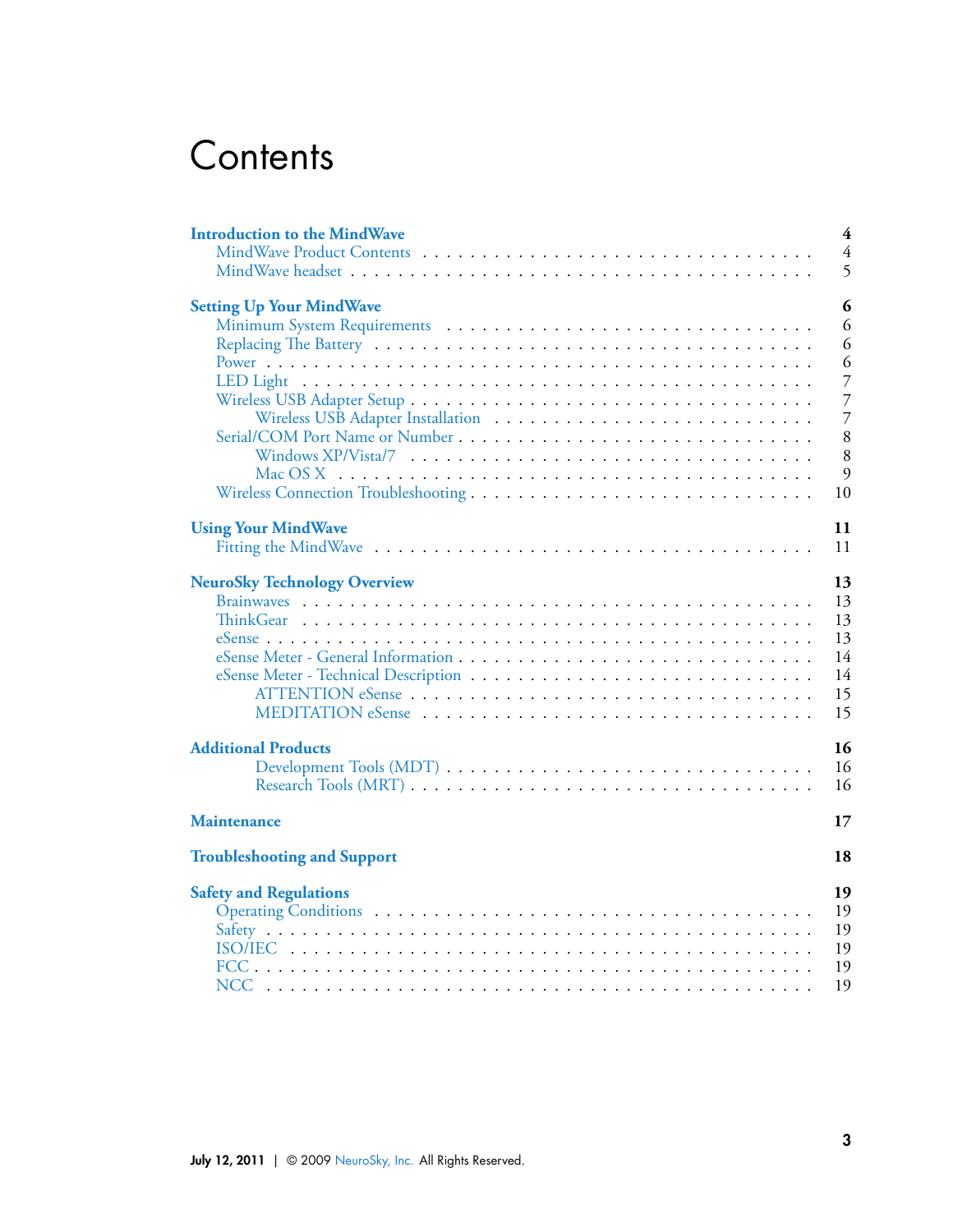# <span id="page-3-0"></span>Introduction to the MindWave

Thank you for purchasing NeuroSky's MindWave™. This Brain-Computer Interface (BCI) device turns your brainwaves into actions, unlocking new worlds of interactivity. The MindWave reports the wearer's mental state in the form of NeuroSky's proprietary Attention and Meditation eSense™ algorithms, along with raw wave and information about the brainwave frequency bands. The NeuroSky MindWave can be used with supported video games, research software, or a number of other applications for an enhanced user experience.

For any technical information updates and additional support questions not answered by this document, please register at the NeuroSky support website at [http://support.neurosky.com.](http://support.neurosky.com) We also recommend you join our email list by filling out the form on <http://www.neurosky.com> to receive general information about NeuroSky, new products announcements, and any technical information updates.

## MindWave Product Contents

- <span id="page-3-1"></span>• MindWave headset
- MindWave Wireless USB Adapter
- MindWave Application Disc sleeve / Quick Start Guide
- MindWave Application Disc, containing:
	- **–** MindWave User Guide
	- **–** MindWave Wireless drivers
	- **–** MindWave Manager
	- **–** ThinkGear Connector (TGC)
	- **–** CogniScore™ Connector (CSC)
	- **–** .NET Framework 3.5
	- **–** Microsoft Silverlight
	- **–** Speed Math application
	- **–** blink/zone application
	- **–** 3rd party applications
	- **–** Documentation and User Guides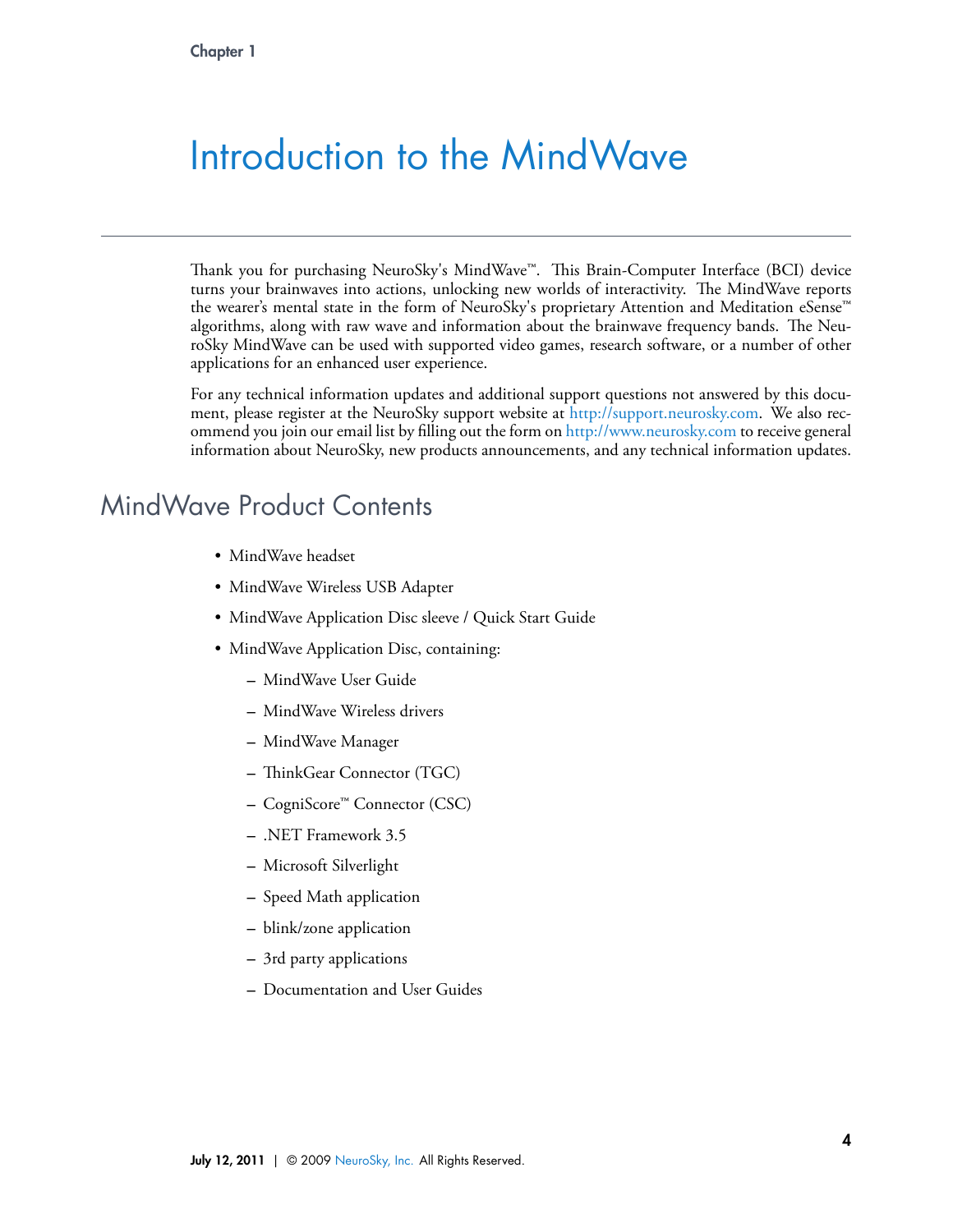## MindWave headset

<span id="page-4-0"></span>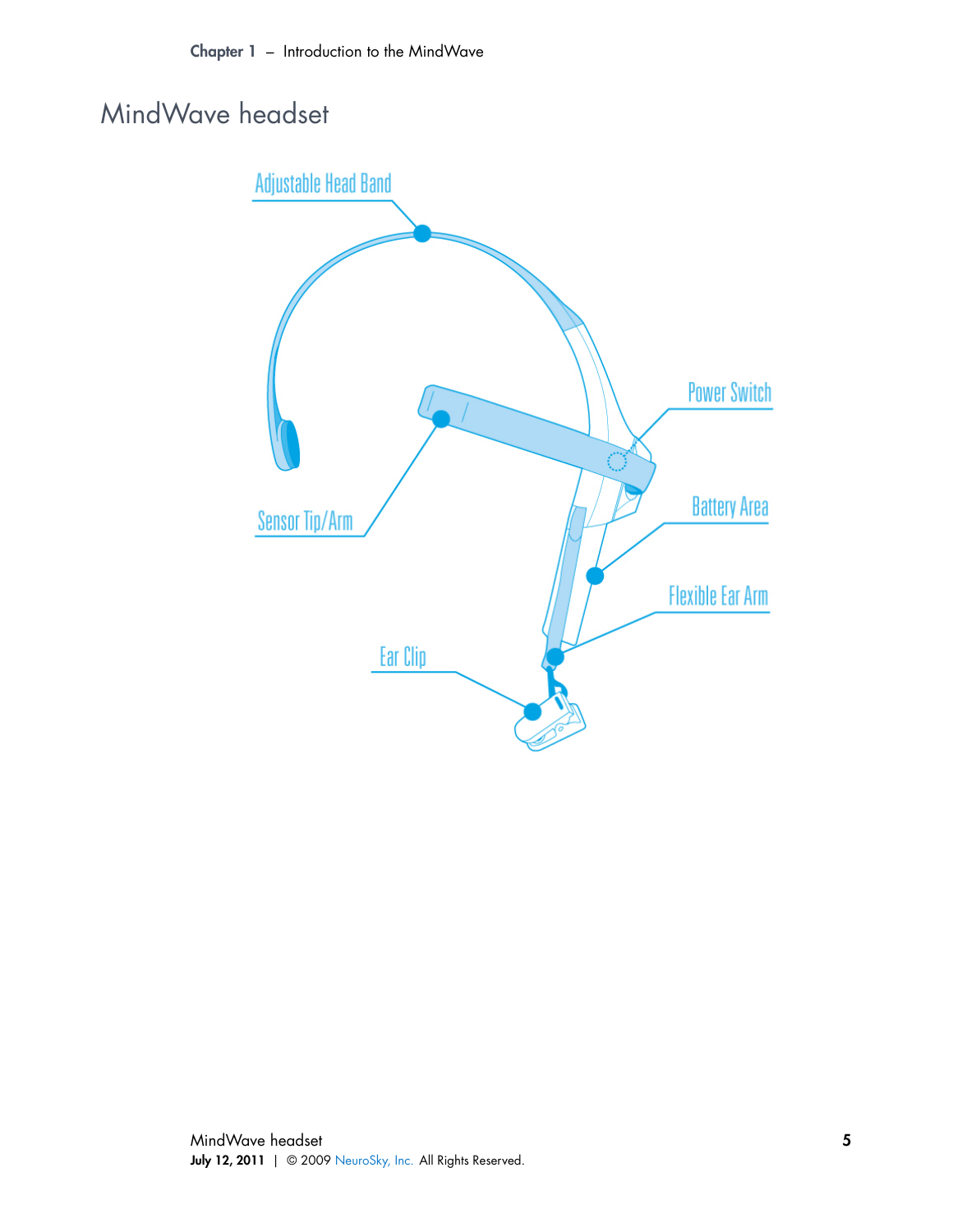# <span id="page-5-0"></span>Setting Up Your MindWave

## <span id="page-5-1"></span>Minimum System Requirements

|                         | <b>PC</b>                    | Mac                                                    |  |
|-------------------------|------------------------------|--------------------------------------------------------|--|
| <b>Operating system</b> | Windows XP/Vista/7           | Mac OS X 10.5.8 or later                               |  |
| Processor               | Intel Core Duo or equivalent |                                                        |  |
| <b>Memory</b>           | 1GB or more                  |                                                        |  |
| Video                   |                              | DirectX 9.0 or greater $\vert$ Intel GMA900 or greater |  |
| Hard disk               | 1GB free disk space          |                                                        |  |
| USB                     | An available USB port        |                                                        |  |

# Replacing The Battery

<span id="page-5-2"></span>The MindWave headset requires 1 AAA battery to operate. To install or replace the battery, slide open the battery cover. Remove any existing battery within and replace with a new AAA battery.



### Power

<span id="page-5-3"></span>To power on the MindWave, slide the switch to the ON position. To turn the MindWave off, slide the switch back to the OFF position.

While the MindWave is powered on, the LED light on the side of the headset will be turned on. If the MindWave has a low battery, the LED light will flash to indicate low battery status.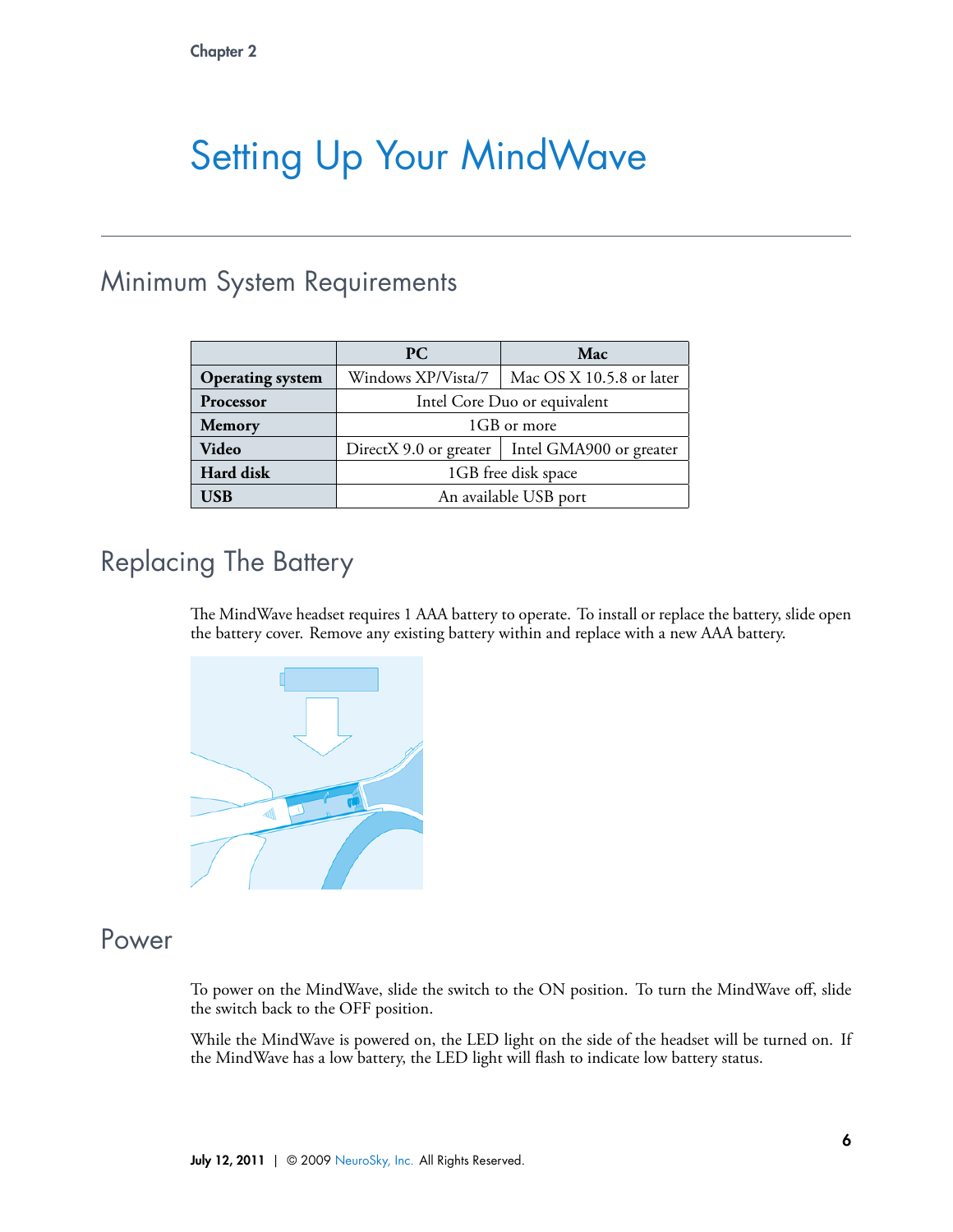

# LED Light

<span id="page-6-0"></span>The MindWave's LED light has has two colors: red and blue. Refer to the chart to see what state the MindWave is in.

| Light color | <b>Blinking</b> | <b>MindWave State</b>        |
|-------------|-----------------|------------------------------|
| Off         |                 | Powered off.                 |
| Red         | No              | Powered on but not connected |
| Blue        | No              | Powered on and connected     |
| Red or Blue | Yes             | Low battery                  |

# Wireless USB Adapter Setup

### <span id="page-6-2"></span><span id="page-6-1"></span>Wireless USB Adapter Installation

**Important:** Please install the MindWave drivers and software on the MindWave Application Disc **before** inserting the MindWave Wireless USB Adapter into your computer! If you have accidentally inserted the Wireless USB Adapter before installing the drivers, you may need to unplug the Adapter from the computer, and then plug it back into a **different** USB port when prompted by installation software.

#### **Windows XP/Vista/7**

- 1. Insert the supplied MindWave Application Disc into your disc drive.
- 2. Run the MindWave-Setup. exe installer if prompted or double-click on MindWave-Setup. exe
- 3. Follow the installer's on-screen instructions.
- 4. Insert the MindWave Wireless USB adapter when prompted (If you already plugged it in earlier, unplug and replug it into a **different** USB port).
- 5. The MindWave Manager will launch. Follow the on-screen instructions.
- 6. Select *Automatically scan for MindWaves in range (recommended)* and click *Continue*

LED Light July 12, 2011 | © 2009 [NeuroSky, Inc.](http://www.neurosky.com) All Rights Reserved.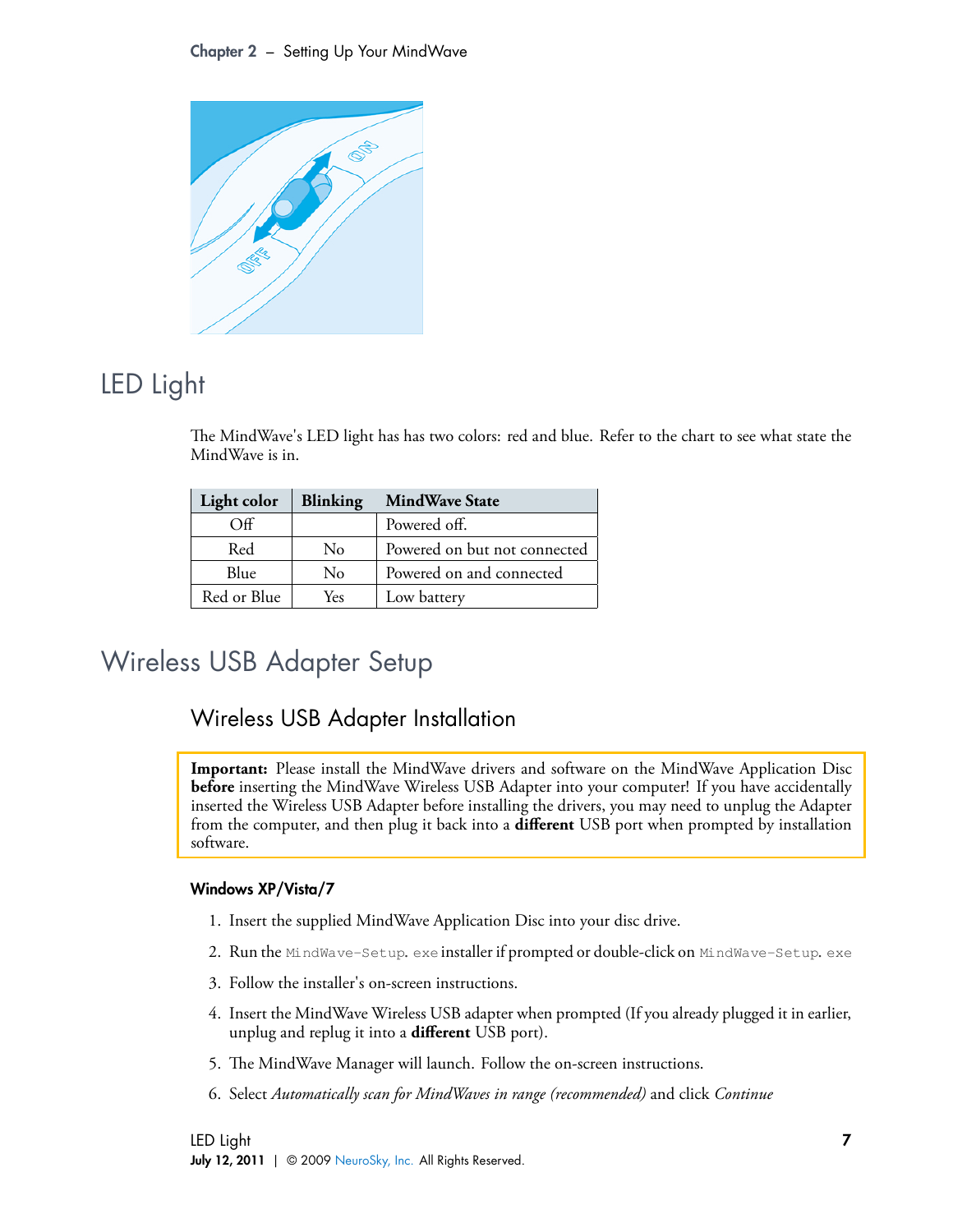- 7. The MindWave Manager will scan for your MindWave. If found, the MindWave will display your MindWave's ID.
- 8. Your MindWave is now paired.

#### **Mac OS X**

- 1. Ensure that you have Administrator Privileges for your Mac. Most users automatically have Administrator Privileges for their Mac by default. If you do not, please contact your System Administrator before continuing.
- 2. Open your internet browser and navigate to [www.mindwave.neurosky.com](http://www.mindwave.neurosky.com) . Alternatively, you may enter the supplied MindWave Application Disc and click on the Image Art.
- 3. Download the MindWave Prerequisites Package and MindWave Mac Bundle to your computer.
- 4. Run the MindWave Prerequisites Package and follow the installer's on-screen instructions.
- 5. When the MindWave Prerequisites Package is complete, run the MindWave Mac Bundle and follow the installer's on-screen instructions.
- 6. The MindWave Manager will launch.
- 7. Click on the *Pairing* Tab and Select *Search for MindWave*
- 8. The MindWave Manager will scan for your MindWave. If found, MindWave Manager will request the user password.
- 9. Your MindWave is now paired. In the *General* Tab, your MindWave ID will be displayed.

**Note:** The MindWave's ID may be found on the package box and under the battery door. If you have multiple MindWaves turned on in the vicinity, you will need to make sure the computer has paired with the correct one by checking the ID.

## Serial/COM Port Name or Number

<span id="page-7-0"></span>Some games and applications will ask for you to enter the serial COM port name or number for the game or application to connect to the headset. Each time you plug the Wireless USB Adapter into a different USB port, Windows will assign it to a different COM port name and number. You can determine this COM port by running the MindWave Manager (**Start** » **Programs** » **NeuroSky MindWave** » **Utilities** » **MindWave Manager**) and then noting the COM port that the **Wireless Adapter** is on.

#### <span id="page-7-1"></span>Windows XP/Vista/7

- 1. Open Device Manager by clicking on the **Start menu**, then **Control Panel**, then **System**, and then **Device Manager**.
- 2. Click the [+] next to **Ports (COM & LPT)** to expand the list of ports on your system.
- 3. Look for "MindWave USB Adapter (COM NN)", where NN is your COM port number. Use that number in the game or application.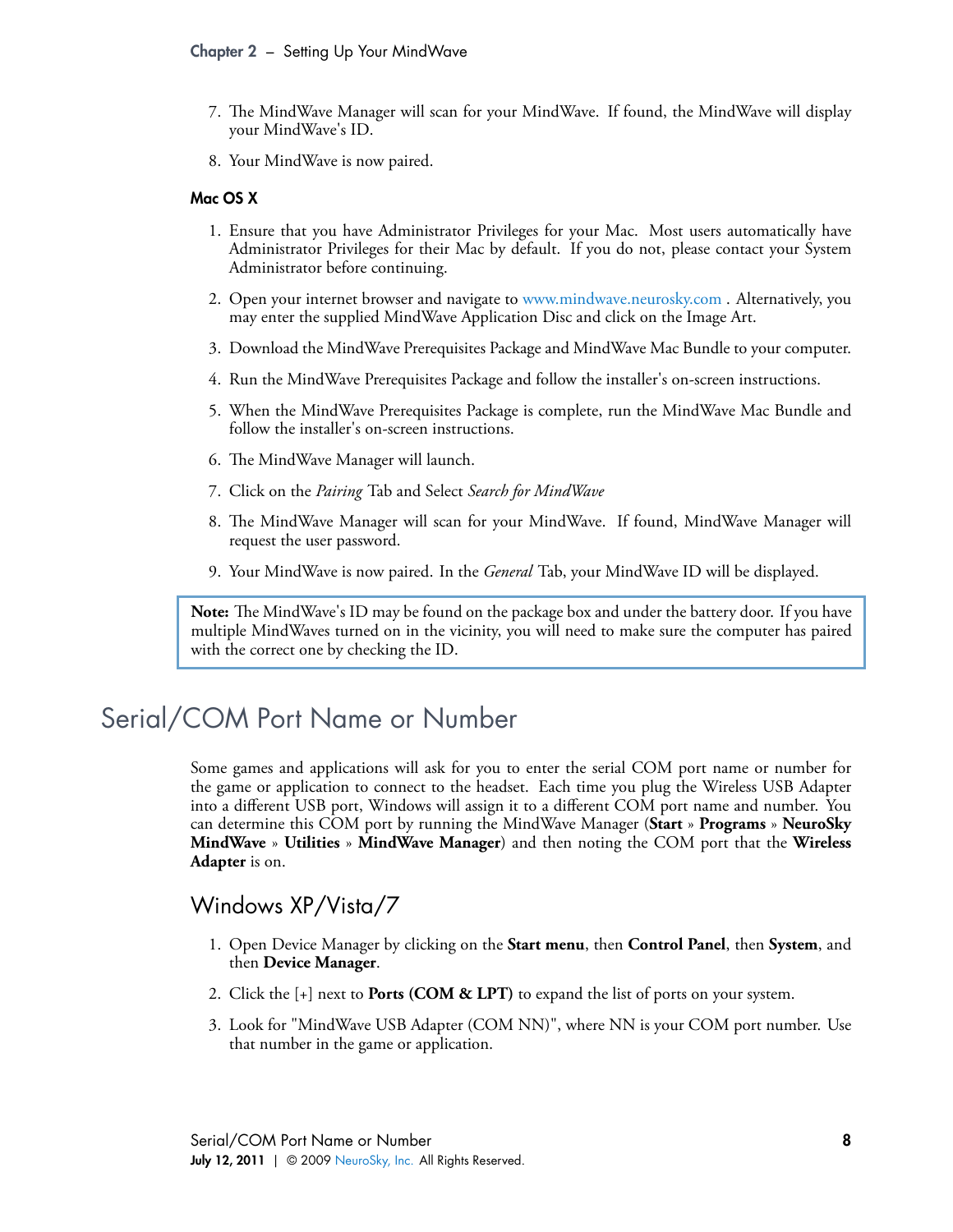### <span id="page-8-0"></span>Mac OS X

1. For all Macs, the serial port name is */dev/tty.MindWave*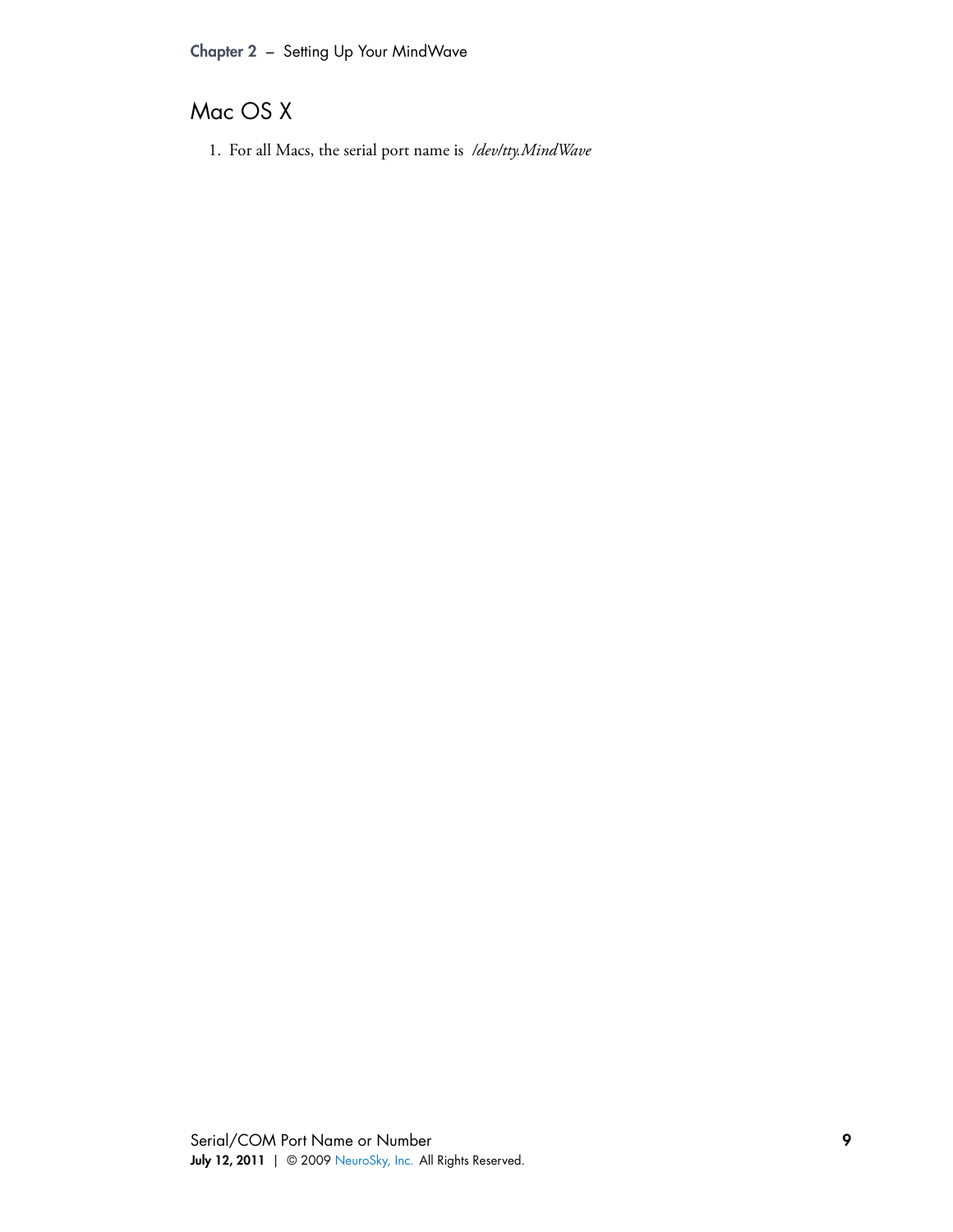# Wireless Connection Troubleshooting

<span id="page-9-0"></span>

| Problem                                                                                    | Cause                                                                                                                      | Solution                                                                                                                                                   |
|--------------------------------------------------------------------------------------------|----------------------------------------------------------------------------------------------------------------------------|------------------------------------------------------------------------------------------------------------------------------------------------------------|
| Unable to find or connect to Mind-<br>Wave headset, or headset disconnects<br>unexpectedly | Low battery                                                                                                                | Replace the AAA battery<br>in the MindWave with a<br>new battery                                                                                           |
|                                                                                            | MindWave is not turned on                                                                                                  | Turn the MindWave on                                                                                                                                       |
|                                                                                            | MindWave is not paired to<br>this computer                                                                                 | Make sure that you have<br>used the MindWave Man-<br>ager to search for your<br>headset                                                                    |
|                                                                                            | MindWave headset is too<br>far from the Wireless USB<br>Adapter                                                            | Check that your headset<br>stays within 10 feet of the<br>Wireless Adapter                                                                                 |
|                                                                                            | ThinkGear Connector is not<br>running                                                                                      | Make sure the ThinkGear<br>Connector is running and<br>enabled.                                                                                            |
| Light on MindWave headset does not<br>turn from red to blue                                | The Wireless USB Adapter<br>is not plugged into com-<br>puter                                                              | Plug in the MindWave<br>USB Adapter<br>Wireless<br>into a USB port on your<br>computer.                                                                    |
|                                                                                            | The Wireless USB Adapter<br>drivers are not installed                                                                      | Install the drivers accord-<br>ing to the "Wireless USB<br>Adapter Setup" instruc-<br>tions                                                                |
|                                                                                            | The Wireless USB Adapter<br>is already paired with a<br>different MindWave head-<br>set (blue light showing on<br>Adapter) | Run MindWave Manager<br>to pair your MindWave                                                                                                              |
| Could not find or connect to Wireless<br>USB Adapter                                       | The Wireless USB Adapter<br>is not plugged into com-<br>puter                                                              | Plug in the MindWave<br>Wireless USB Adapter<br>into a USB port on your<br>computer.                                                                       |
|                                                                                            | An application is already<br>using the Wireless USB<br>Adapter and its COM port                                            | Close any other applica-<br>tions that are connected to<br>the MindWave                                                                                    |
| Other                                                                                      | Strong radio interference                                                                                                  | Move the headset closer to<br>the Wireless USB Adapter,<br>or move the Adapter closer<br>to the headset using a USB<br>extension cable (not in-<br>cluded) |

**Note:** If problems still persist, re-run the MindWave Application Disc setup to download the latest version of the software or visit <http://support.neurosky.com> or email support@neurosky.com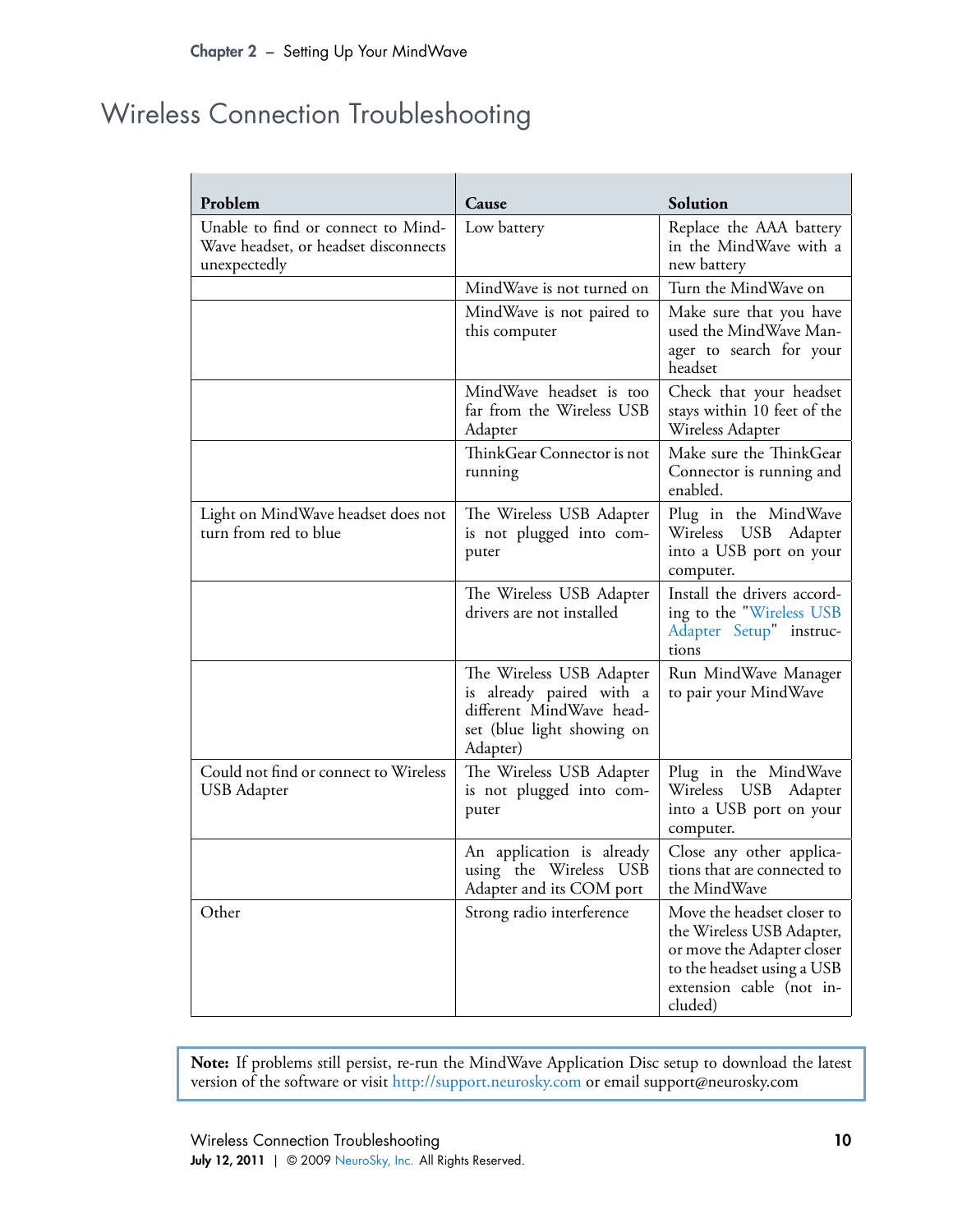# <span id="page-10-0"></span>Using Your MindWave

<span id="page-10-1"></span>This chapter walks you through fitting the MindWave and installation of the included MindWave software on your computer. Be sure to first connect and pair the headset as described in the previous chapter first.

## Fitting the MindWave

The MindWave is more than your average headset. It has the ability to use your brainwaves for exciting new applications.

**Important:** In order to take full advantage of these functions and features of the MindWave, the MindWave must be properly worn.

1. Orient the MindWave with the forehead Sensor Arm on your left hand side. Rotate the Sensor Arm from its base by about 90 degrees. It can be rotated slightly more if necessary to get proper fit and comfort.



2. The overhead band of the MindWave is adjustable and can be extended to fit various sizes. Put on the MindWave. If the sensor does not make contact with the forehead or if the fit is not comfortable, remove the MindWave to readjust the overhead band and the forehead Sensor Arm. The forehead Sensor Arm is flexible and should arch inwards.

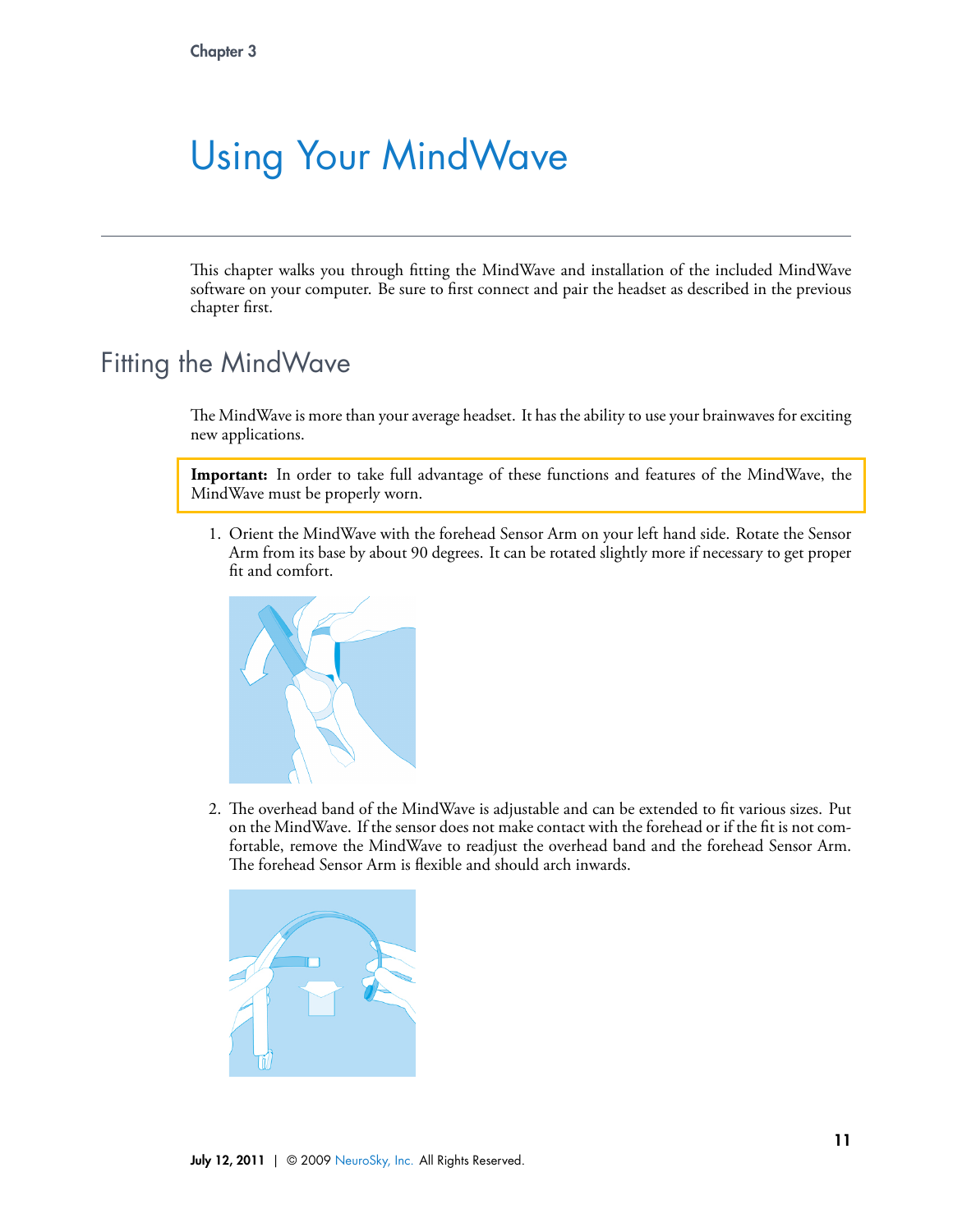- 3. Allow the rubber ear hoop to rest behind your left ear, and then clip the earclip onto your earlobe.
- 4. **Make sure the two metal contacts on the inside of both sides of the earclip make skincontact with your earlobe or ear**. Move any hair or obstructions (such as jewelry) out of the way. Readjust the earclip as necessary to make proper contact with the skin of your ear. You may need to squeeze the ear clip against your ear for a few moments.



- 5. Adjust the forehead Sensor Arm of the headset so that the Sensor Tip makes contact with the skin of your forehead. This Sensor Tip must maintain steady skin contact in order to properly measure your brainwaves. The Sensor Tip should be comfortable, yet stay firmly in position. Keep hair away from the sensor – **the sensor must be able to directly contact the skin at all times**. Make up, dead skin, or debris can interfere with the connection. Scratch or wipe the obstruction away if you have trouble obtaining a clean signal.
- 6. This is how the MindWave should look when properly worn. During usage, if you are not receiving a signal, repeat the steps above to make minor adjustments to ensure the sensor and contacts have proper **skin contact**.



**Note:** If you are having a problems with the signal quality, try sitting still for a few seconds. Note that talking can sometimes interfere with the signal quality as well. If this does not work, check that your head is not within a few feet of a strong electrical device (like a laptop adapter or an electrical outlet).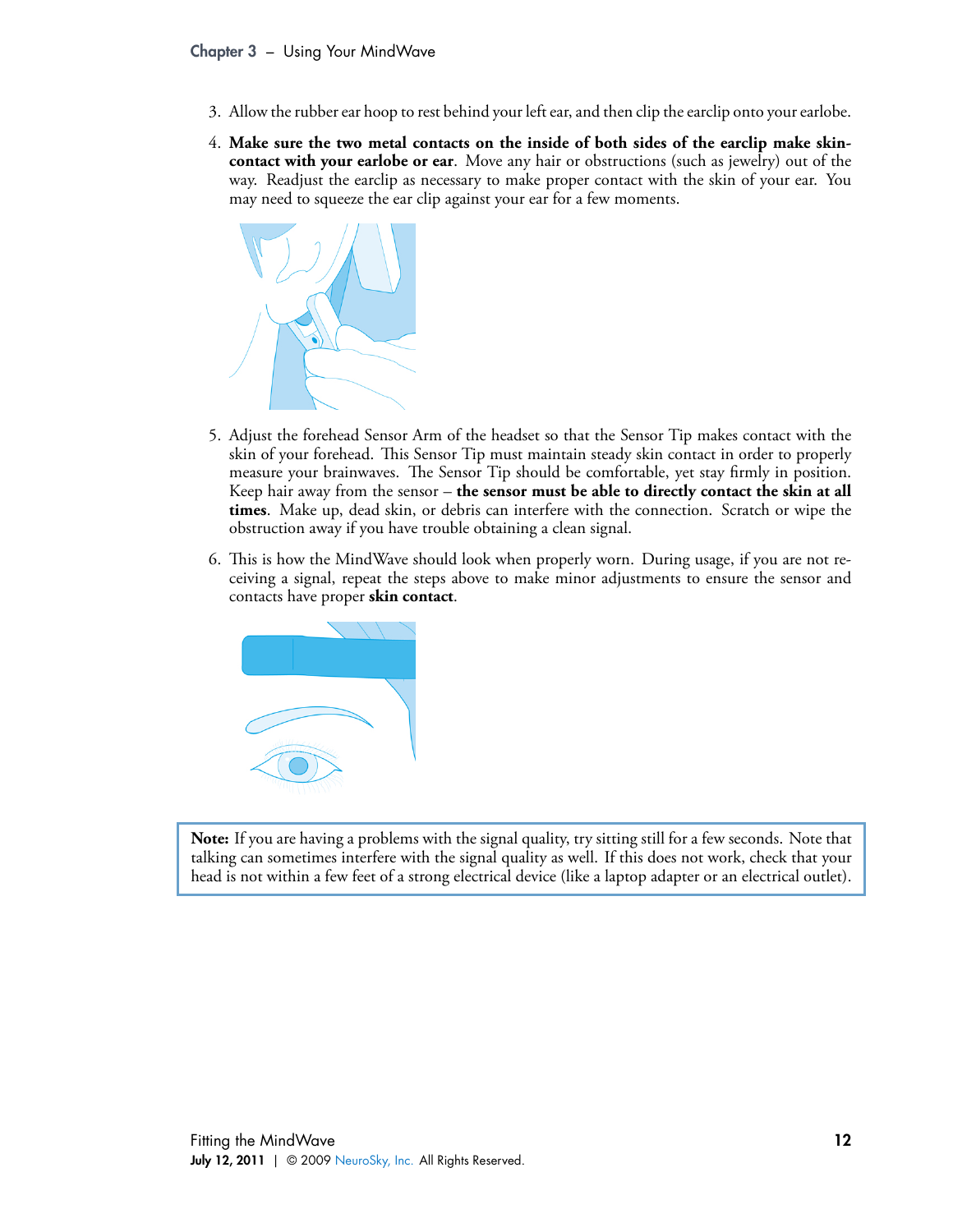# <span id="page-12-0"></span>NeuroSky Technology Overview

### Brainwaves

<span id="page-12-1"></span>The last century of neuroscience research has greatly increased our knowledge about the brain and particularly, the electrical signals emitted by neurons firing in the brain. The patterns and frequencies of these electrical signals can be measured by placing a sensor on the scalp. The MindTools line of headset products contain NeuroSky ThinkGear™ technology, which measures the analog electrical signals, commonly referred to as brainwaves, and processes them into digital signals. The ThinkGear technology then makes those measurements and signals available to games and applications. The table below gives a general synopsis of some of the commonly-recognized frequencies that tend to be generated by different types of activity in the brain:

| <b>Brainwave Type</b> | Frequency range    | Mental states and conditions                           |
|-----------------------|--------------------|--------------------------------------------------------|
| Delta                 | $0.1$ Hz to $3$ Hz | Deep, dreamless sleep, non-REM sleep, unconscious      |
| Theta                 | 4Hz to 7Hz         | Intuitive, creative, recall, fantasy, imaginary, dream |
| Alpha                 | 8Hz to 12Hz        | Relaxed, but not drowsy, tranquil, conscious           |
| Low Beta              | 12Hz to 15Hz       | Formerly SMR, relaxed yet focused, integrated          |
| Midrange Beta         | 16Hz to 20Hz       | Thinking, aware of self & surroundings                 |
| High Beta             | $21Hz$ to $30Hz$   | Alertness, agitation                                   |

## **ThinkGear**

<span id="page-12-2"></span>ThinkGear is the technology inside every NeuroSky product or partner product that enables a device to interface with the wearers' brainwaves. It includes the sensor that touches the forehead, the contact and reference points located in the ear clip, and the on-board chip that processes all of the data. Both the raw brainwaves and the eSense Meters (Attention and Meditation) are calculated on the ThinkGear chip.

## eSense

<span id="page-12-3"></span>eSense™ is a NeuroSky's proprietary algorithm for characterizing mental states. To calculate eSense, the NeuroSky ThinkGear technology amplifies the raw brainwave signal and removes the ambient noise and muscle movement. The eSense algorithm is then applied to the remaining signal, resulting in the interpreted eSense meter values. Please note that eSense meter values do not describe an exact number, but instead describe ranges of activity.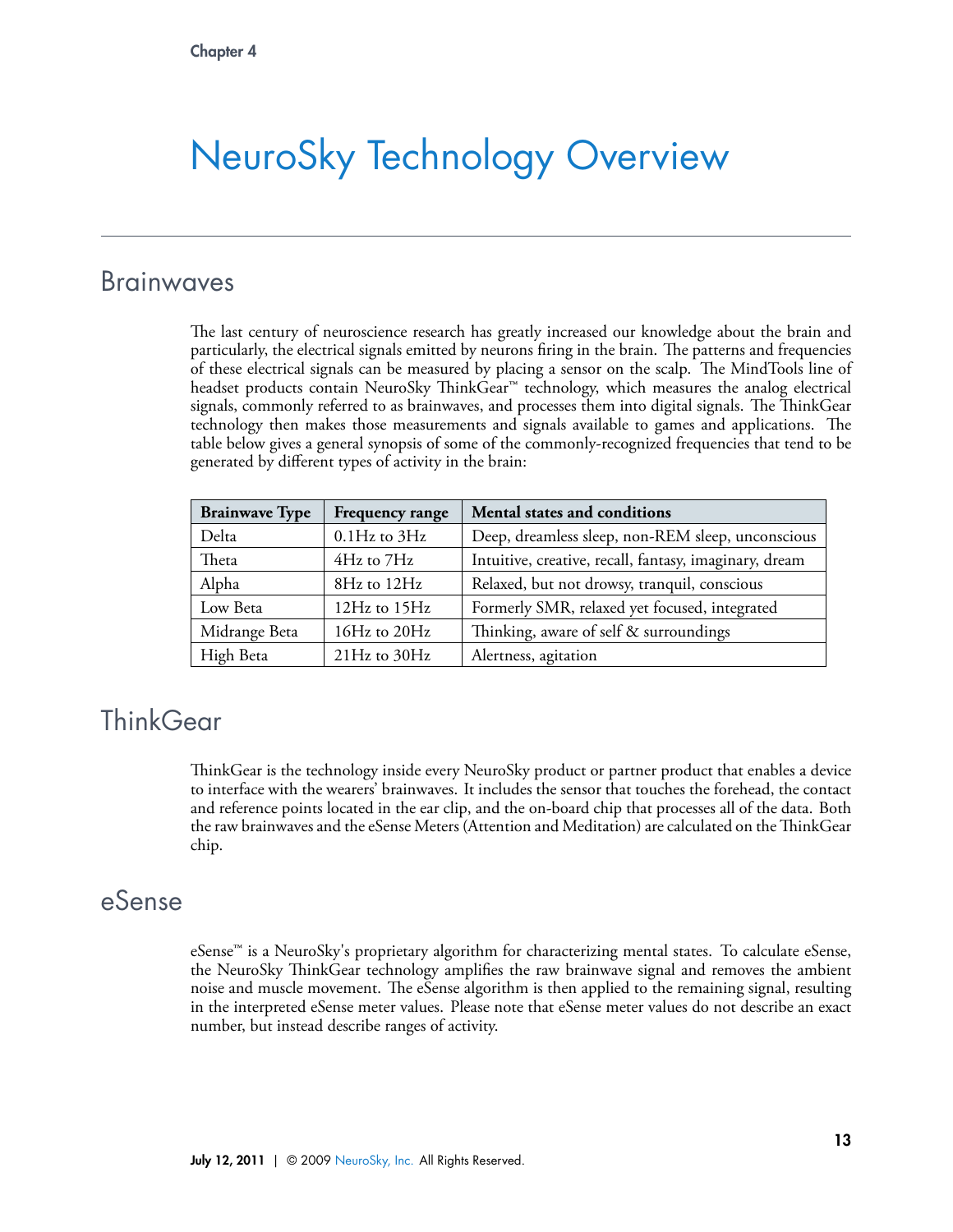### eSense Meter - General Information

<span id="page-13-0"></span>The eSense meters are a way to show how effectively the user is engaging Attention (similar to concentration) or Meditation (similar to relaxation).

Like exercising an unfamiliar muscle, it may take some time to gain full proficiency with each of the eSense<sup>™</sup> meters. In many cases, people tend to be better at one eSense than the other when they first begin. We recommend trying different tactics until you are successful with one. Once you see a reaction on the screen from your efforts, you will be able to duplicate the action more easily with additional practice.

Generally, Attention can be controlled through a visual focus. Focus on a singular idea. Try to "funnel" your concentration and focus your train of thought towards pushing up the meter. Other suggestions include picking a point on the screen to stare at or imagining the action you are trying to accomplish happening. For example, look at the Attention eSense meter and imagine the dial moving towards higher numbers.

For Meditation, it typically helps to try to relax yourself. Connect to a sense of peace and calm by clearing your mind of thoughts and distractions. If you are having difficulty engaging Meditation, close your eyes, wait a number of seconds, and then open your eyes to see how the meter has responded.

<span id="page-13-1"></span>If you have trouble at ërst in controlling your eSense meter levels, be patient. Try different techniques and practice. Also be sure to read and try to understand the Technical Description in order to get a better idea about how eSense actually works under the hood.

### eSense Meter - Technical Description

For each different type of eSense (i.e. Attention, Meditation), the meter value is reported on a relative eSense scale of 1 to 100. On this scale, a value between 40 to 60 at any given moment in time is considered "neutral" and is similar in notion to "baselines" that are established in conventional brainwave measurement techniques (though the method for determining a ThinkGear baseline is proprietary and may differ from conventional brainwaves).

A value from 60 to 80 is considered "slightly elevated", and may be interpreted as levels tending to be higher than normal (levels of Attention or Meditation that may be higher than normal for a given person). Values from 80 to 100 are considered "elevated", meaning they are strongly indicative of heightened levels of that eSense.

Similarly, on the other end of the scale, a value between 20 to 40 indicates "reduced" levels of the eSense, while a value between 1 to 20 indicates "strongly lowered" levels of the eSense. These levels may indicate states of distraction, agitation, or abnormality, according to the opposite of each eSense.

The reason for the somewhat wide ranges for each interpretation is that some parts of the eSense algorithm are dynamically learning and at times employ some "slow-adaptive" algorithms to adjust to natural fluctuations and trends of each user, accounting for and compensating for the fact that brainwaves in the human brain are subject to normal ranges of variance and fluctuation. This is part of the reason why inkGear sensors are able to operate on a wide range of individuals under an extremely wide range of personal and environmental conditions, while still giving good accuracy and reliability.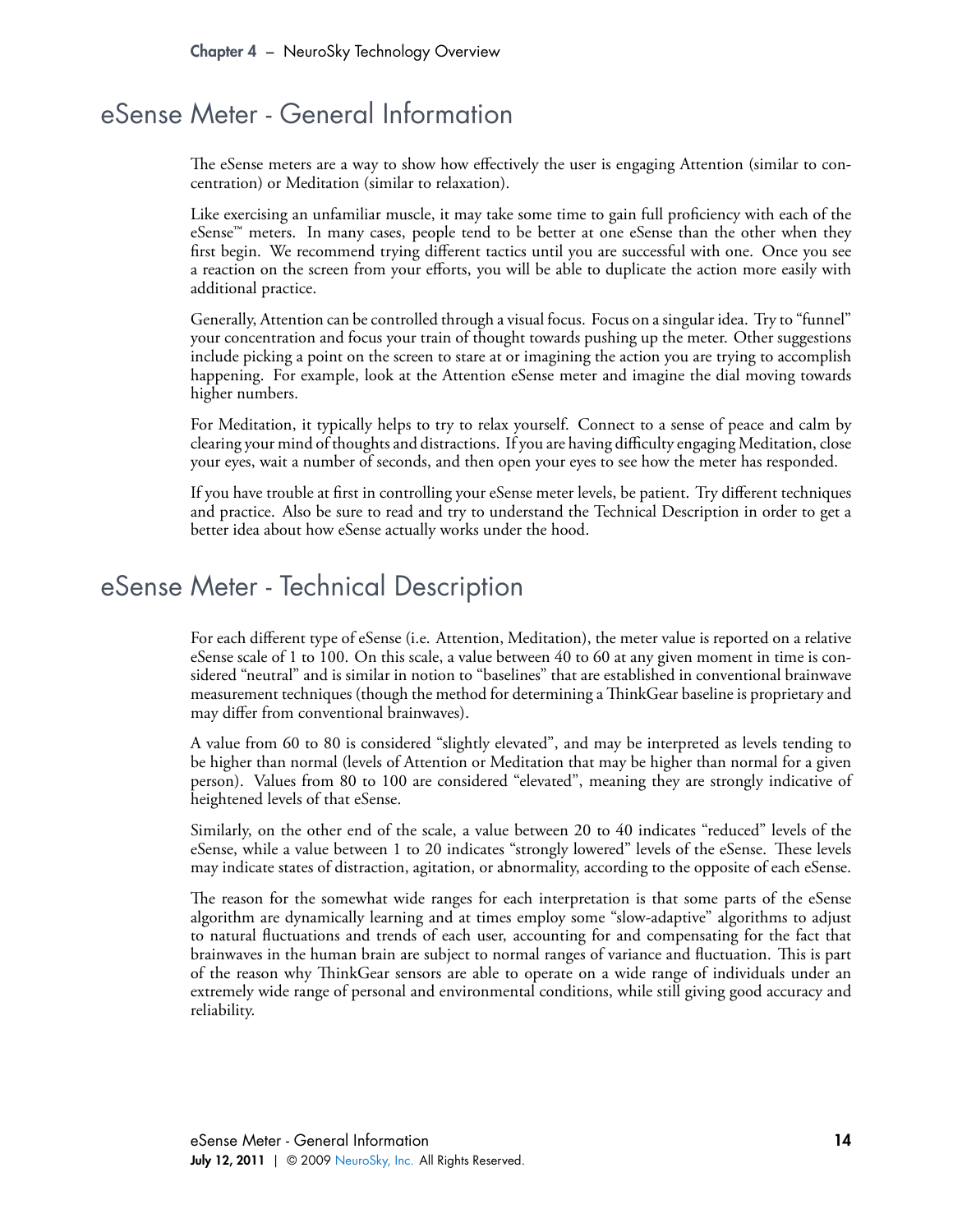### <span id="page-14-0"></span>ATTENTION eSense

The eSense Attention meter indicates the intensity of a user's level of mental "focus" or "attention", such as that which occurs during intense concentration and directed (but stable) mental activity. Its value ranges from 0 to 100. Distractions, wandering thoughts, lack of focus, or anxiety may lower the Attention meter level. See [eSense Meter - General Information](#page-13-0) for details about interpreting eSense levels in general.

#### <span id="page-14-1"></span>MEDITATION eSense

e eSense Meditation meter indicates the level of a user's mental "calmness" or "relaxation". Its value ranges from 0 to 100. Note that Meditation is a measure of a person's mental states, not physical levels, so simply relaxing all the muscles of the body may not immediately result in a heightened Meditation level. However, for most people in most normal circumstances, relaxing the body often helps the mind to relax as well. Meditation is related to reduced activity by the active mental processes in the brain. It has long been an observed effect that closing one's eyes turns off the mental activities which process images from the eyes. So closing the eyes is often an effective method for increasing the Meditation meter level. Distractions, wandering thoughts, anxiety, agitation, and sensory stimuli may lower the Meditation meter levels. See [eSense Meter - General Information](#page-13-0) for details about interpreting eSense levels in general.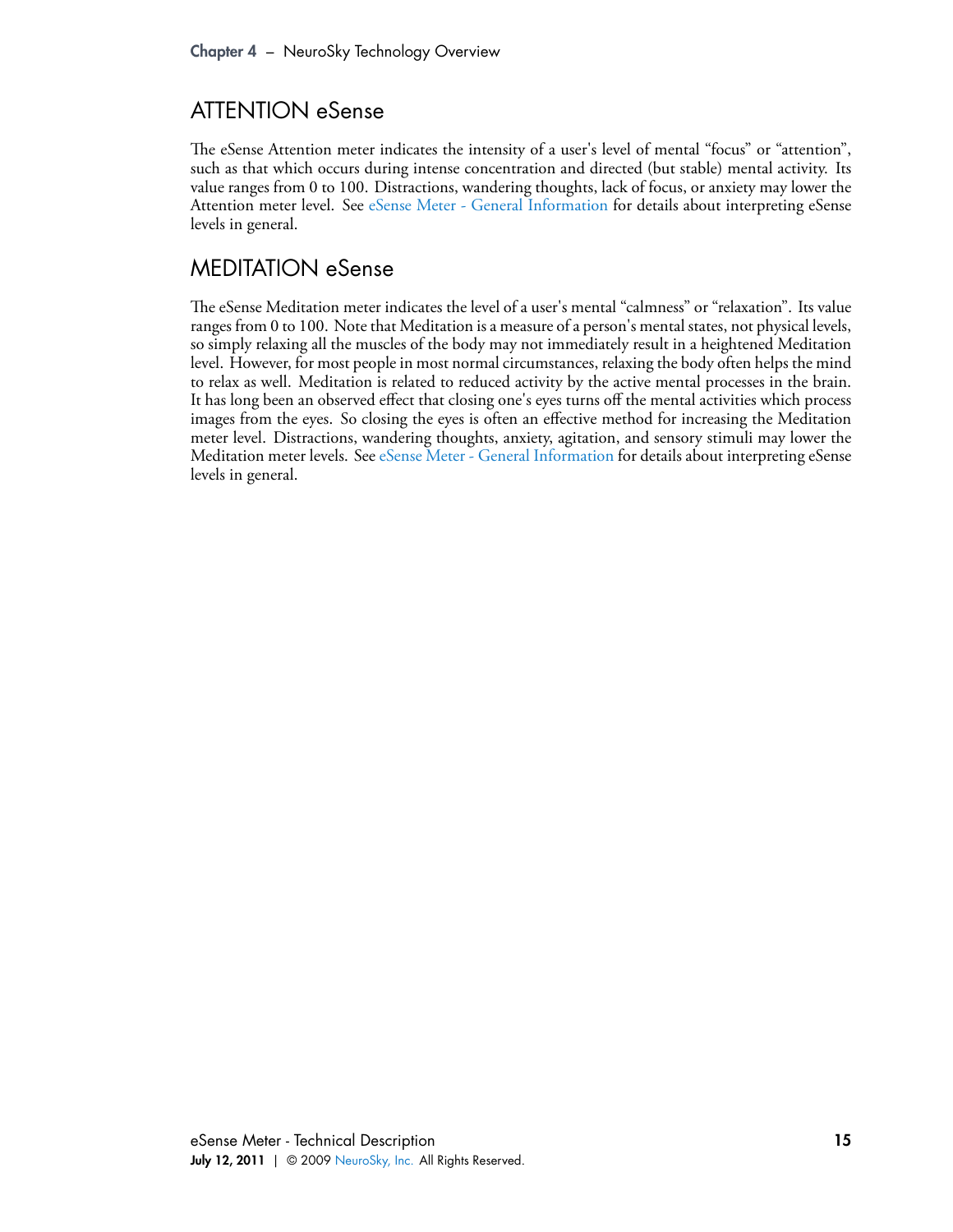# <span id="page-15-0"></span>Additional Products

To find new and exciting ways to unlock the full potential of you MindWave, visit the NeuroSky Store for additional software and applications: <http://store.neurosky.com>

#### <span id="page-15-1"></span>Development Tools (MDT)

e NeuroSky MindSet Development Tools (MDT) is a collection of drivers, sample code, and documentation describing how to develop applications for several software platforms, including PC, Symbian, and even lower level platforms such as microcontrollers like the Arduino™. The MDT is available for free from the NeuroSky Store, and provides all the tools and resources necessary to create and publish games and applications capable of taking advantage of the exciting new Brain-Computer Interface (BCI) technology of NeuroSky's MindSet or MindWave headset.

Languages directly supported include  $C/C_{++}$ ,  $C_{++}$ , Java (through JNI), and J2ME. In addition, the MDT provides the ThinkGear Connector (TGC), a daemon-like software that runs on Windows or Mac OS X, and opens a TCP port on the user's local computer so that applications can connect to it and retrieve MindSet or MindWave data. As long as the TGC is running on one of the supported platforms and connected to a MindSet, then any application written in any language that can communicate through TCP sockets (such as Flash's ActionScript3 and scripting languages in general) can connect to the TGC to read data from the MindSet.

Create exciting new games that challenge people to use the power of their mind or retrofit your existing games with a new dimension of brainwave control.

e MDT is available for *free* and can be downloaded from the NeuroSky Store at <http://store.neurosky.com>.

#### <span id="page-15-2"></span>Research Tools (MRT)

e NeuroSky MindSet Research Tools (MRT) is a collection of two data collection and viewing applications. The MRT enables researchers to use the MindSet or MindWave as a data collection device. Using the cost-effective and user-friendly features of MindWave in conjunction with the MRT allows researchers to broaden the scope of their research and to make efficient use of resources.

e MRT includes the NeuroView software, which make it easy to connect, graph, view, and record MindSet or MindWave data in real time. The MRT also includes the more advanced NeuroSky-Lab MATLAB module, which adds the ability to deëne custom MATLAB scripts and functions for customized processing and analysis of MindSet or MindWave data.

For more information on the uses and capabilities of the MindSet Research Tools, please visit: <http://store.neurosky.com/>.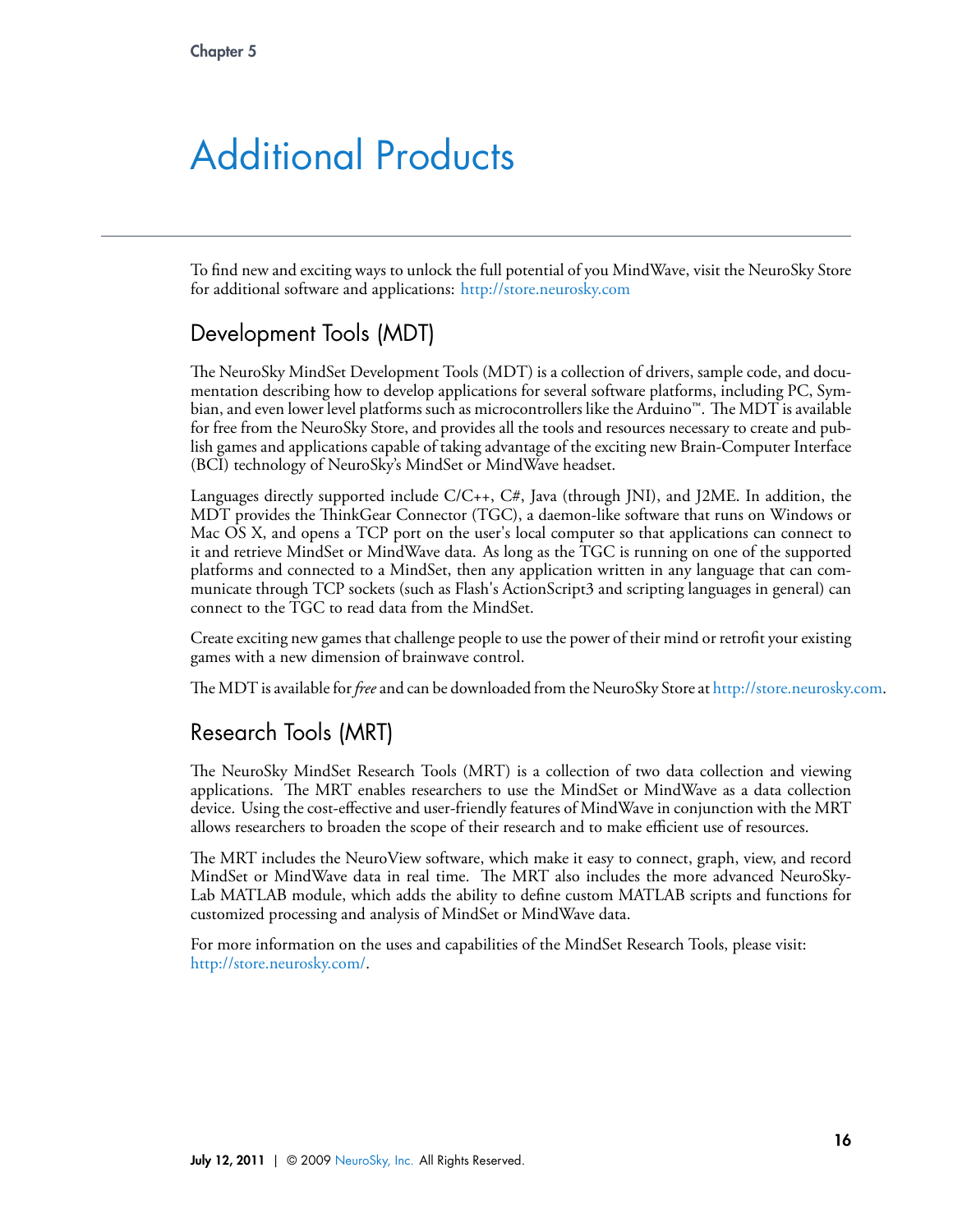# <span id="page-16-0"></span>**Maintenance**

• Clean the MindWave's sensor and ear contacts with alcohol or a damp cloth periodically to ensure the best signal quality. Use a soft cloth to clean the MindWave casing.



• For travel and storage, gently push the sensor arm up until it is aligned with the top of the headset. Be careful not to overextend the maximum range of the boom by adjusting it beyond the natural stopping point.



- Do not expose the MindWave to temperatures above 140°F (60°C)
- Dropping or throwing the MindWave may cause damage to the MindWave.
- Remove the battery from the MindWave when not in use for extended periods of time.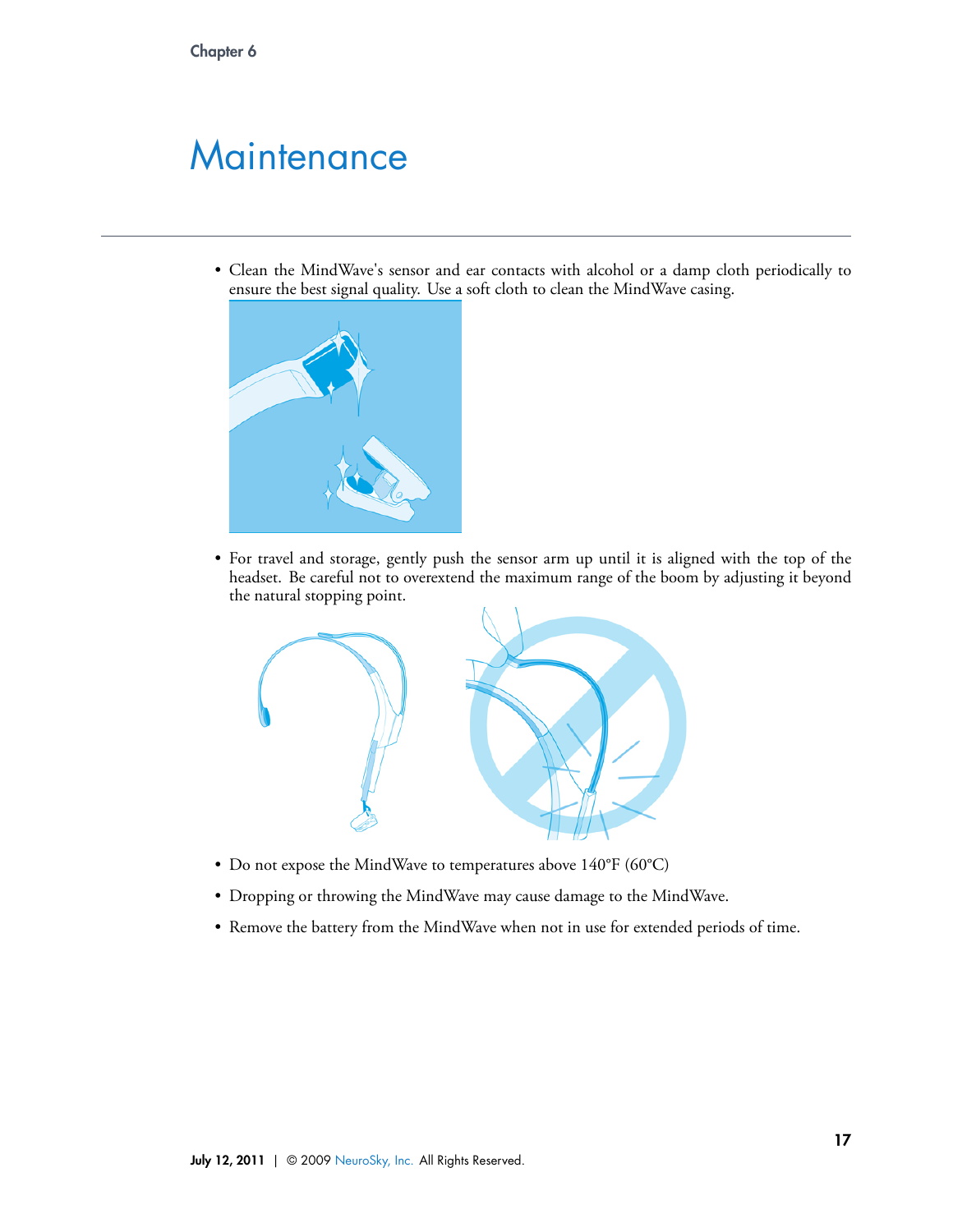# <span id="page-17-0"></span>Troubleshooting and Support

#### *e MindWave does not turn on.*

The battery might be low. Please try replacing the battery and try again.

#### *I am having issues with my wireless connection.*

Please use the Wireless USB Adapter included with the MindWave, and then be sure to carefully follow the instructions under [Setting Up Your MindWave,](#page-5-0) paying particular attention to [Wireless](#page-6-1) [USB Adapter Setup](#page-6-1) and Serial Port Name. Then please check if your issue has been addressed in the [Wireless Connection Troubleshooting](#page-9-0) section.

If your ThinkGear Connector is not running in the Systray at the bottom right of your screen, make sure it is turned on and running. There is a known issue in which putting the computer to sleep may stop the ThinkGear Connector. If this occurs, simply restart the Thinkgear Connector (from Start menu NeuroSky MindWave).

Wireless signals at and above the 2.437Ghz range may also interfere with the MindWave's ability to send its data from the headset to the computer. If you are running signals in this range (such as from an Ad Hoc network), then please disable the signals before using the MindWave.

#### *e signal quality status is consistently poor (fewer than three bars).*

Check that the forehead sensor and each clip contacts are making good contact with the skin. Make sure to remove all obstructions including hair and jewelry.

It usually takes three or four seconds for the headset to validate the signal after holding still. Also make certain to keep the sensor and contacts clean.

#### *e eSense meters do not move.*

First, verify that the Wireless USB Adapter is paired correctly. Be sure to allow several moments for the eSense meters to go through some self-calibration and initialization before troubleshooting. If the meters still do not move after 10 seconds, make sure the sensor rests on the skin of the forehead and the contacts are on the skin of the left ear. The sensor and contacts must always make firm and consistent contact with your skin.

#### *I don't seem to be able to control the eSense™ meters.*

Like exercising an unfamiliar muscle, it may take some time to gain full proficiency with the eSense<sup> $m$ </sup> meters. First, be sure you understand how the eSense meters work and what they are measuring. Generally, we recommend engaging Attention by concentrating and Meditation by relaxing. Most importantly, be sure you have read the detailed explanation of eSense previously described in the [eSense](#page-12-3) sections.

#### *I still have a problem, or my problem is not covered by this Troubleshooting section.*

For further technical support, please contact NeuroSky Support at <http://support.neurosky.com> or email support@neurosky.com.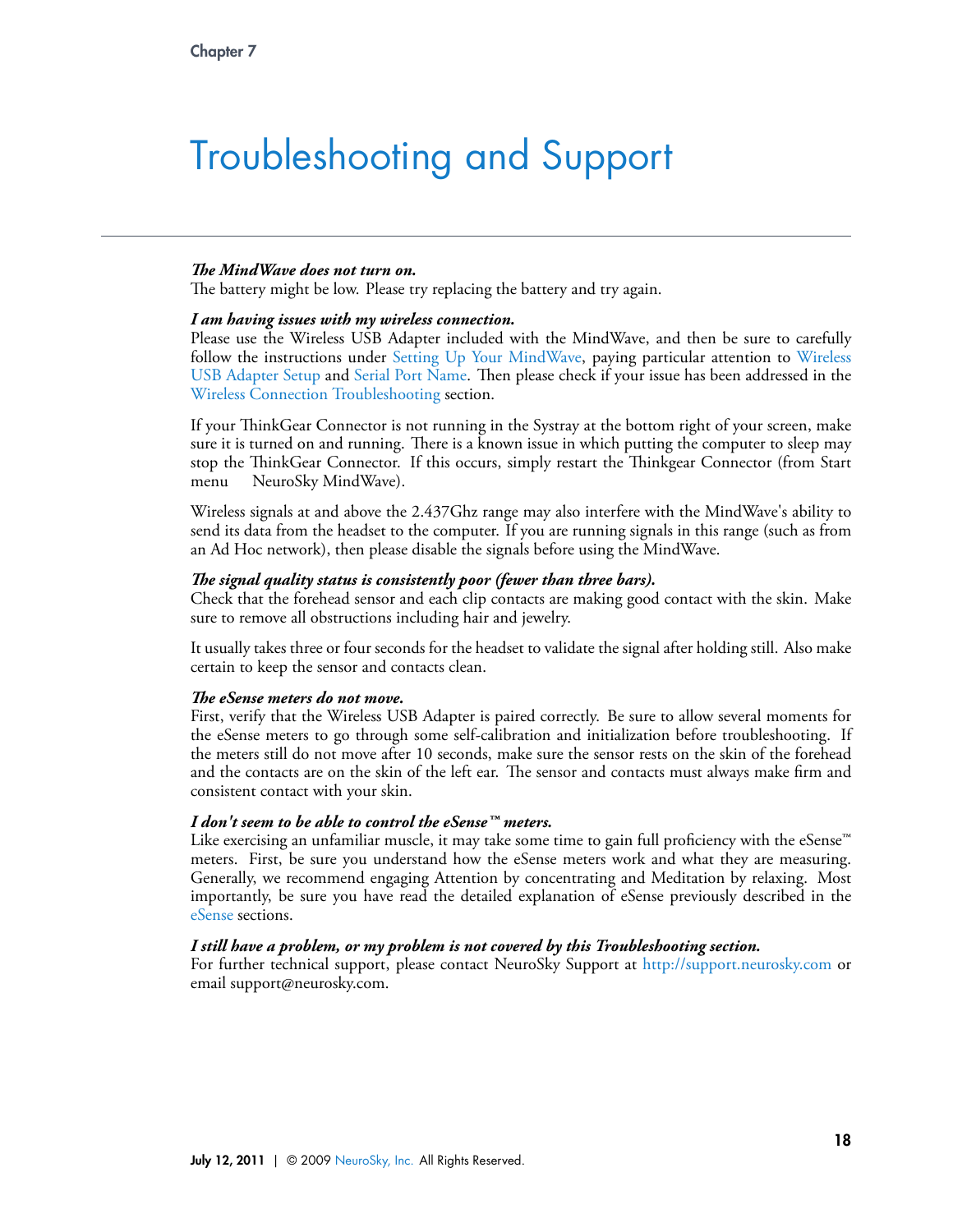# <span id="page-18-0"></span>Safety and Regulations

## Operating Conditions

- <span id="page-18-1"></span>• Operating temperature: 0-35C
- Headset: 1.5V / 95mA maximum average current
- <span id="page-18-2"></span>• Dongle: 5V / 60mA maximum average current

### **Safety**

<span id="page-18-3"></span>• Batteries shall not be exposed to excessive heat such as sunshine, fire, or similar conditions.

# ISO/IEC

ISO/IEC Guide 37 [17].

- No naked flame sources, such as lighted candles, should be placed on the apparatus;
- <span id="page-18-4"></span>• Battery disposal: This product requires the use of an AAA battery. AAA batteries commonly available in the market contains hazardous waste and should be properly disposed of. Contact your local government for disposal or recycling practices in your area.

## FCC

This device complies with Part 15 of the FCC Rules. Operation is subject to the following two conditions: (1) this device may not cause harmful interference, and (2) this device must accept any interference received, including interference that may cause undesired operation.

<span id="page-18-5"></span>Changes or modifications not expressly approved by the party responsible for compliance could void the user's authority to operate the equipment.

## **NCC**

The use of this device must comply with the following NCC requirements: